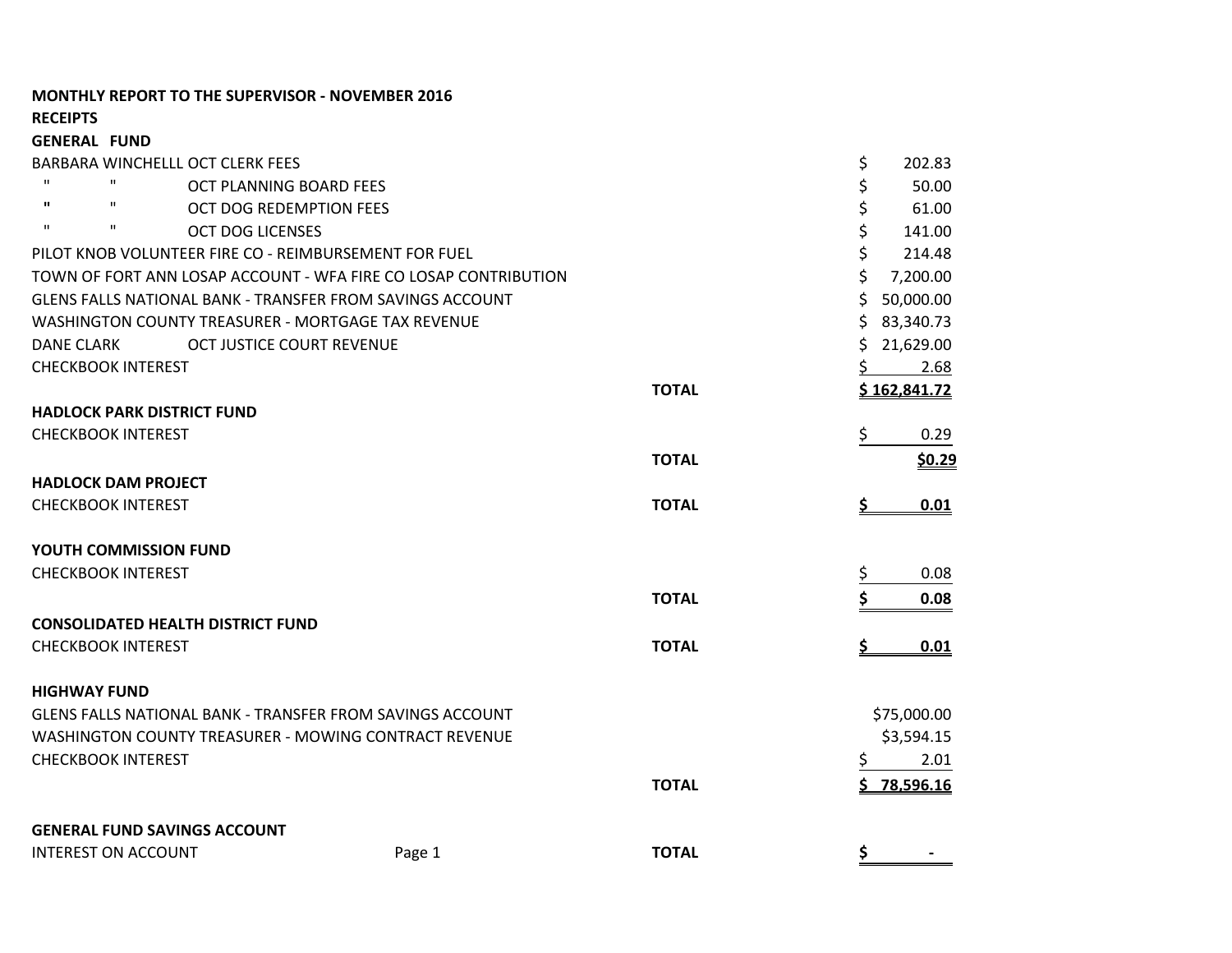| <b>HADLOCK PARK DISTRICT SAVINGS ACCOUNT</b> |                |             |                 | <b>TOTAL</b> |                |            | \$ |             |
|----------------------------------------------|----------------|-------------|-----------------|--------------|----------------|------------|----|-------------|
| <b>HIGHWAY FUND SAVINGS ACCOUNT</b>          |                |             |                 |              |                |            |    |             |
| <b>INTEREST ON ACCOUNT</b>                   |                |             |                 | <b>TOTAL</b> |                |            | \$ | 9.70        |
| <b>LOSAP SAVINGS ACCOUNT</b>                 |                |             |                 |              |                |            |    |             |
| <b>INTEREST ON ACCOUNT</b>                   |                |             |                 | <b>TOTAL</b> |                |            | \$ | 0.67        |
| <b>MEDICAL REIMBURSEMENT ACCOUNT</b>         |                |             |                 |              |                |            |    |             |
| <b>INTEREST ON ACCOUNT</b>                   |                |             |                 |              |                |            | \$ | 0.04        |
| TRANSFER FROM GENERAL FUND                   |                |             |                 |              |                |            | \$ | 200.00      |
| <b>TRANSFER FROM HIGHWAY FUND</b>            |                |             |                 |              |                |            |    | 1,700.00    |
|                                              |                |             |                 | <b>TOTAL</b> |                |            | Ś  | 1,900.04    |
| <b>TRUST &amp; AGENCY FUND</b>               | <b>HIGHWAY</b> |             |                 |              | <b>GENERAL</b> |            |    |             |
| <b>NYS RETIREMENT</b>                        | \$.            | 806.31      |                 | \$           | 432.66         |            |    |             |
| <b>HEALTH &amp; DENTAL INSURANCE</b>         |                | \$10,680.10 |                 | \$           | 1,113.66       |            |    |             |
| <b>STATE TAX</b>                             |                | \$1,483.09  |                 | \$           | 362.44         |            |    |             |
| <b>FEDERAL TAX</b>                           |                | \$3,522.00  |                 | \$           | 1,161.00       |            |    |             |
| <b>FICA</b>                                  | \$             | 5,002.96    |                 | \$           | 1,686.30       |            |    |             |
| DEFFERED COMPENSATION                        | \$             | 140.62      |                 | \$           |                |            |    |             |
| <b>CHILD SUPPORT</b>                         | S              | 1,971.45    |                 | \$           |                |            |    |             |
| <b>CREDIT UNION</b>                          | \$             | 845.00      |                 | \$           | 984.00         |            |    |             |
| <b>AFLAC</b>                                 |                | 117.65      |                 | \$           | 64.80          |            |    |             |
| <b>TOTALS</b>                                |                | \$24,569.18 |                 | \$           | 5,804.86       |            |    |             |
|                                              |                |             | <b>INTEREST</b> | \$           |                | 0.16 TOTAL |    | \$30,374.20 |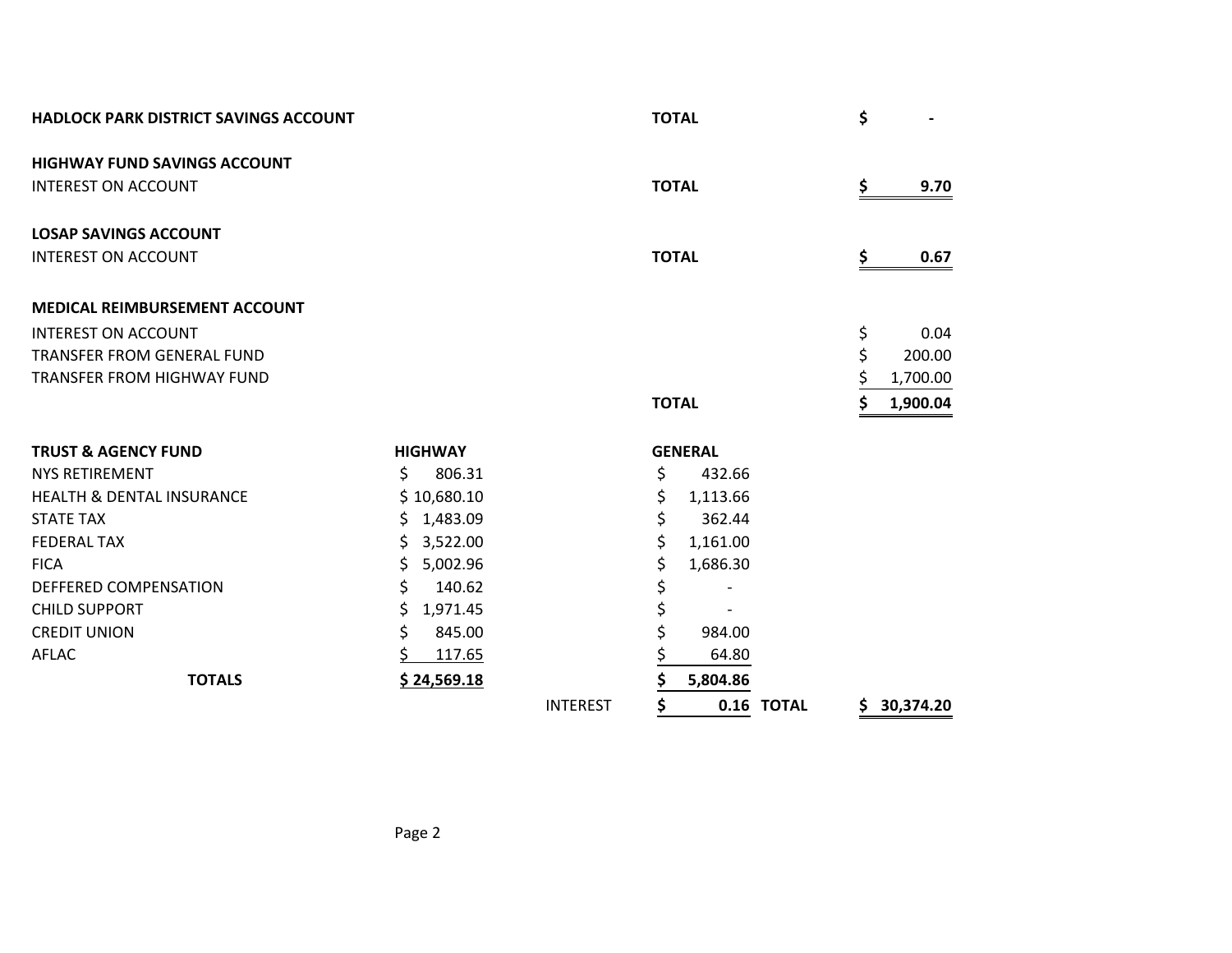# **DISBURSEMENTS**

## **GENERAL FUND HIGHWAY FUND-T/W**

| STATE COMPTROLLER - SEPT AND OCTOBER COURT REVENUE |              | S  | 29,737.50 | ABSTRACT                       |    | 10,275.68 |
|----------------------------------------------------|--------------|----|-----------|--------------------------------|----|-----------|
| PAYROLL                                            |              |    | 11,078.42 | <b>HEALTH INSURANCE</b>        |    | 10,139.38 |
| <b>TOWN SHARE FICA</b>                             |              |    | 843.15    | PAYROLL                        |    | 33,357.10 |
| <b>TOWN BOARD EXPENSE</b>                          |              | \$ | 447.29    | <b>TOWN SHARE FICA</b>         |    | 2,501.48  |
| <b>JUSTICE COURT EXPENSE</b>                       |              | \$ | 333.77    | MEDICAL REIMB.ACCT             |    | 1,700.00  |
| <b>SUPERVISORS EXPENSE</b>                         |              |    | 790.00    |                                |    | 57,973.64 |
| <b>BUDGET OFFICE EXPENSE</b>                       |              | \$ | 63.80     | <b>HIGHWAY FUND-O/V</b>        |    |           |
| <b>ASSESSORS EXPENSE</b>                           |              |    | 2,519.44  | <b>ABSTRACT</b>                |    | 40,968.63 |
| <b>TOWN CLERKS EXPENSE</b>                         |              | \$ | 678.38    | <b>TOTAL HIGHWAY</b>           |    | 98,942.27 |
| REIMBURSEMENT OF UNUSED PLANNING BOARD FEE         |              | Ş  | 1,661.23  |                                |    |           |
| <b>CEMETERIES EXP</b>                              |              | \$ | 234.45    |                                |    |           |
| <b>ELECTIONS EXP</b>                               |              | \$ | 86.00     |                                |    |           |
| TOWN OF FORT ANN MEDICAL REIMBURSEMENT ACCOUNT     |              | \$ | 200.00    |                                |    |           |
| <b>ATTORNEY EXPENSE</b>                            |              | \$ | 5,943.90  |                                |    |           |
| <b>BUILDINGS EXPENSE</b>                           |              |    | 2,604.21  |                                |    |           |
| <b>CENTRAL COMMUNICATIONS</b>                      |              |    | 221.11    |                                |    |           |
| <b>CENTRAL MAILINGS</b>                            |              | \$ | 533.74    | <b>TRUST &amp; AGENCY FUND</b> |    |           |
| <b>ENGINEER EXPENSE</b>                            |              |    | 916.93    | <b>FICA</b>                    | Ś. | 5,616.82  |
| SAFETY INSPECTION EXPENSE                          |              |    | 130.18    | <b>STATE TAX</b>               |    | 1,845.53  |
| FIRE COMPANY - SERVICE AWARDS                      |              |    | 7,200.00  | <b>FEDERAL TAX</b>             |    | 3,910.00  |
| VILLAGE OF LAKE GEORGE ENVIRONMENTAL CONTROL EXP   |              |    | 5,000.00  | <b>HEALTH INSURANCE</b>        |    | 11,793.76 |
| <b>STREET LIGHTS</b>                               |              |    | 191.28    | <b>CREDIT UNION</b>            |    | 1,829.00  |
| DOG CONTROL EXPENSE                                |              |    | 2,340.00  | <b>CHILD SUPPORT</b>           |    | 1,971.45  |
| PLANNING BOARD EXPENSE                             |              |    | 2,933.76  | AFLAC                          |    | 198.65    |
| <b>HEALTH INSURANCE</b>                            |              |    | 1,056.76  | <b>RETIREMENT</b>              |    | 1,238.97  |
|                                                    | <b>TOTAL</b> |    | 77,745.30 | DEFFERRED COMP.                |    | 140.62    |
|                                                    |              |    |           |                                |    | 28,544.80 |
|                                                    |              |    |           |                                |    |           |

**HADLOCK PARK DISTRICT**

ABSTRACT **\$ 2,761.12**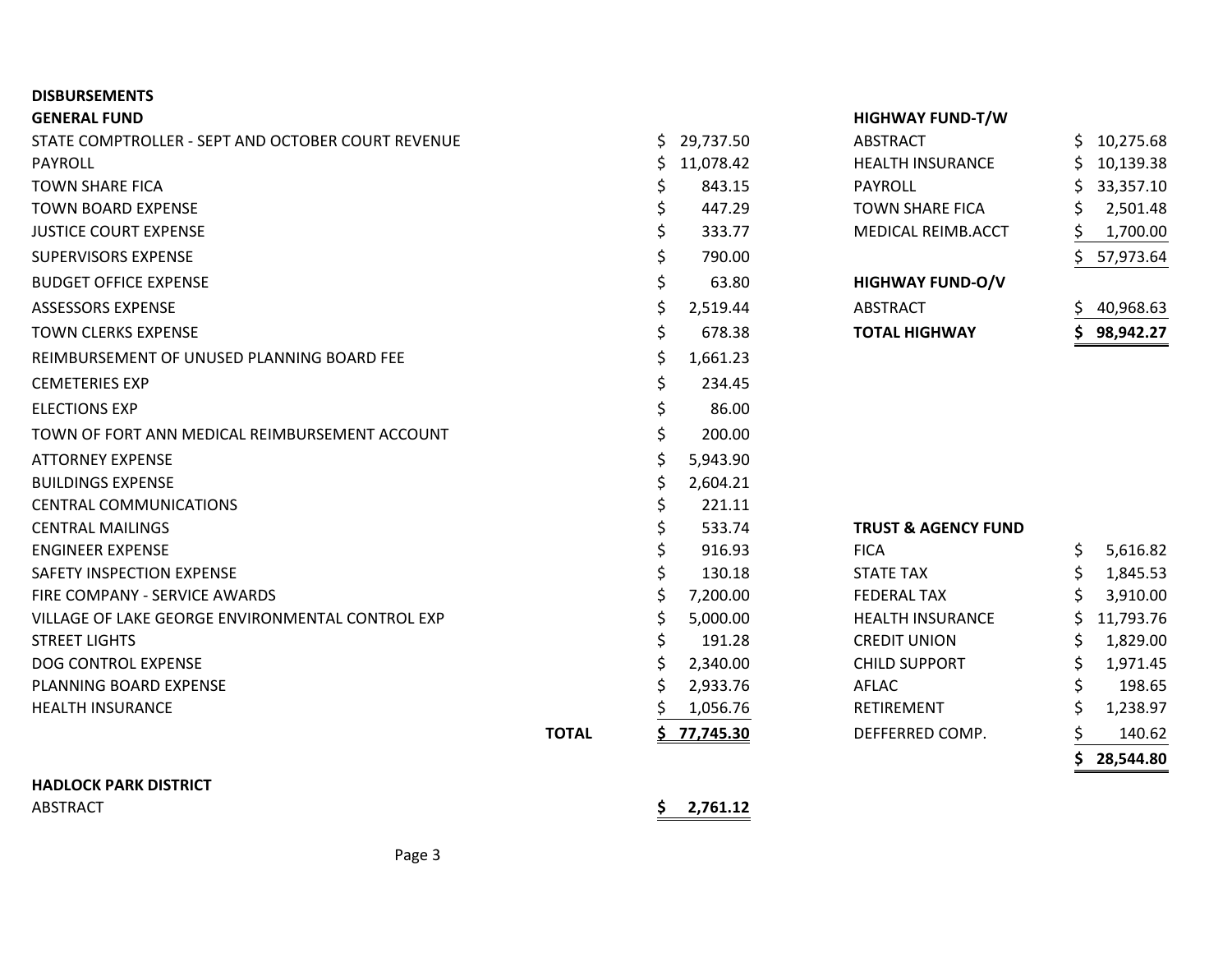| <b>HADLOCK DAM PROJECT</b>                          | <b>TOTAL</b> |                 |
|-----------------------------------------------------|--------------|-----------------|
| <b>YOUTH COMMISSION FUND</b>                        | <b>TOTAL</b> |                 |
| <b>CONSOLIDATED HEALTH</b>                          | <b>TOTAL</b> |                 |
| <b>GENERAL FUND SAVINGS ACCOUNT</b>                 | <b>TOTAL</b> | 50,000.00<br>\$ |
| <b>HADLOCK PARK DISTRICT SAVINGS ACCOUNT</b>        | <b>TOTAL</b> |                 |
| <b>HIGHWAY FUND SAVINGS ACCOUNT</b>                 |              |                 |
| TRANSFER TO CHECKING ACCOUNT                        | <b>TOTAL</b> | \$75,000.00     |
| <b>LOSAP SAVINGS ACCOUNT</b>                        |              |                 |
| TRANSFER TO GENERAL FUND FOR WFA LOSAP CONTRIBUTION | <b>TOTAL</b> | 7,200.00        |
| MEDICAL REIMBURSEMENT ACCOUNT                       |              |                 |
| AC TRANSFER TO MVP SELECT                           | <b>TOTAL</b> | \$<br>1,900.00  |